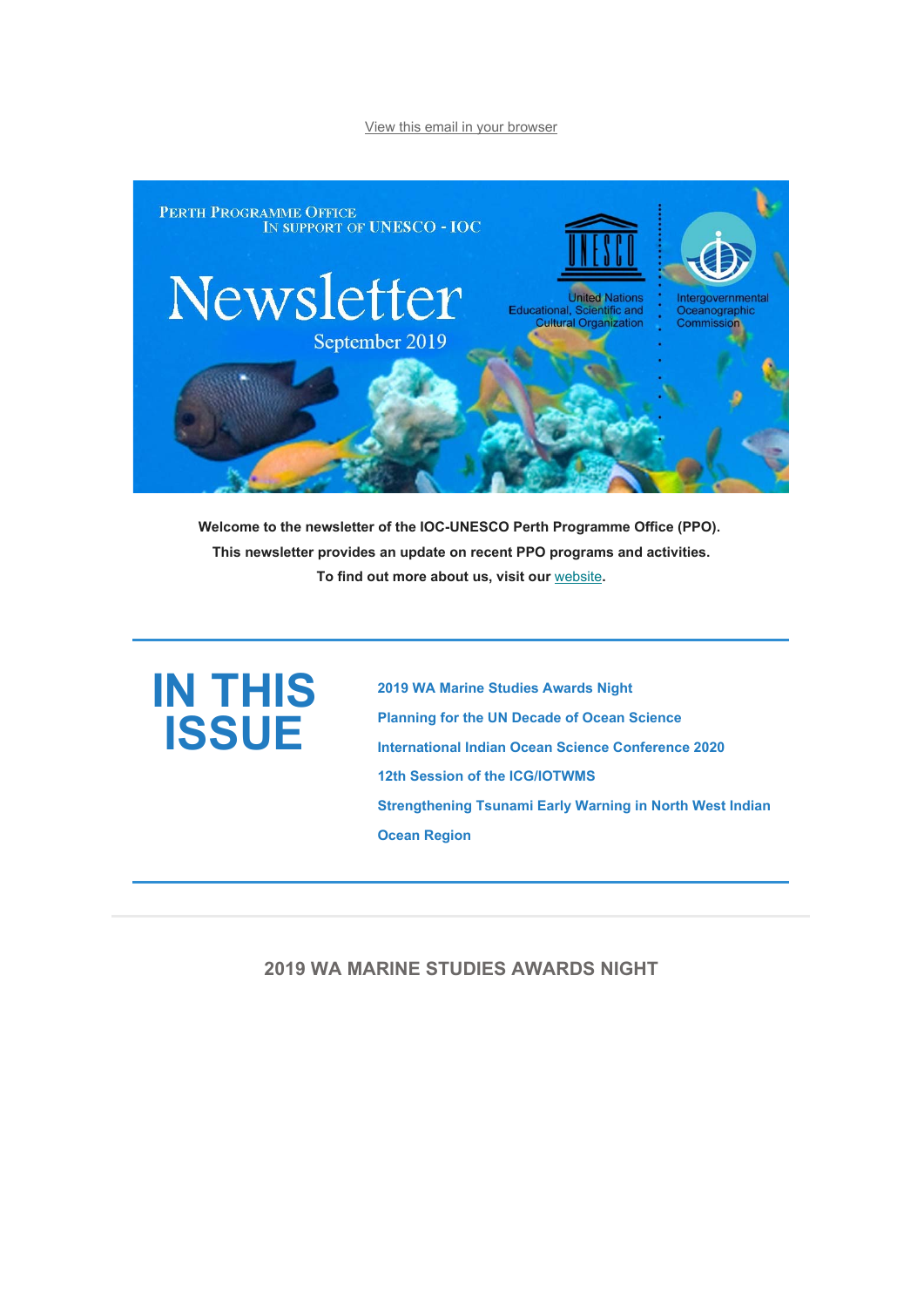

Judges and presenters at the 2019 WA Marine Studies Awards Front row: Hugh McNeil (Chair IMarEST); Thanh Hoang (UWA); Charlotte Birkmanis (UWA); Lucy Arrowsmith (UWA); Rusianti A. Sugio; Sophie Teede (Murdoch); Belinda Martin (UWA); Anna-Lee Jessop (UWA; Chaojiao Sun (CSIRO); Peter Davidson (IMarEST); Yankun Gong (UWA). Back row: Emily Lester (UWA); Daniel Cohen (Murdoch); Todd Bond (UWA); Nick D'Adamo (Head IOC PPO)

The Annual WA Marine Studies Awards recognise students who have excelled in marine-related research and training. They are supported by the IOC PPO (http://www.iocperth.org) and the Western Australian Branch of IMarEST (www.imarest.org).

This year's awards night was held on Wednesday 21 August at the Flying Angel Club in Fremantle and was well attended with more than 30 people in the audience. The night featured 11 excellent presentations ranging from vision in deep-sea crustaceans, internal tidal waves, to the impact of oceanographic processes on whale shark movements, making the judges' decisions difficult. This year's winners were:

#### Undergraduate Category

- 1st Prize: Sophie Teede, Murdoch University, *Colonisation in a South West Australian artificial reef: A rehabilitation study.*
- 2nd Prize: Daniel Cohen, Murdoch University, *Trophic studies of mesopelagic lanternfishes (Myctophidae) in the Perth Canyon.*

#### Postgraduate Category

- 1st Prize: Anna-Lee Jessop, University of Western Australia, *Vision in deep-sea crustaceans: a novel method for measuring spatial resolution.*
- 2nd Prize: Lucy Arrowsmith, University of Western Australia, *Data from a recovered satellite tag shows how oceanographic features influence movements of a whale shark.*
- 3rd Prize: Emily Lester, University of Western Australia, *The hemisphere of fear: The presence of sharks influences the three-dimensional behaviour of mesopredatory fish over large spatial scales in a coral reef ecosystem.*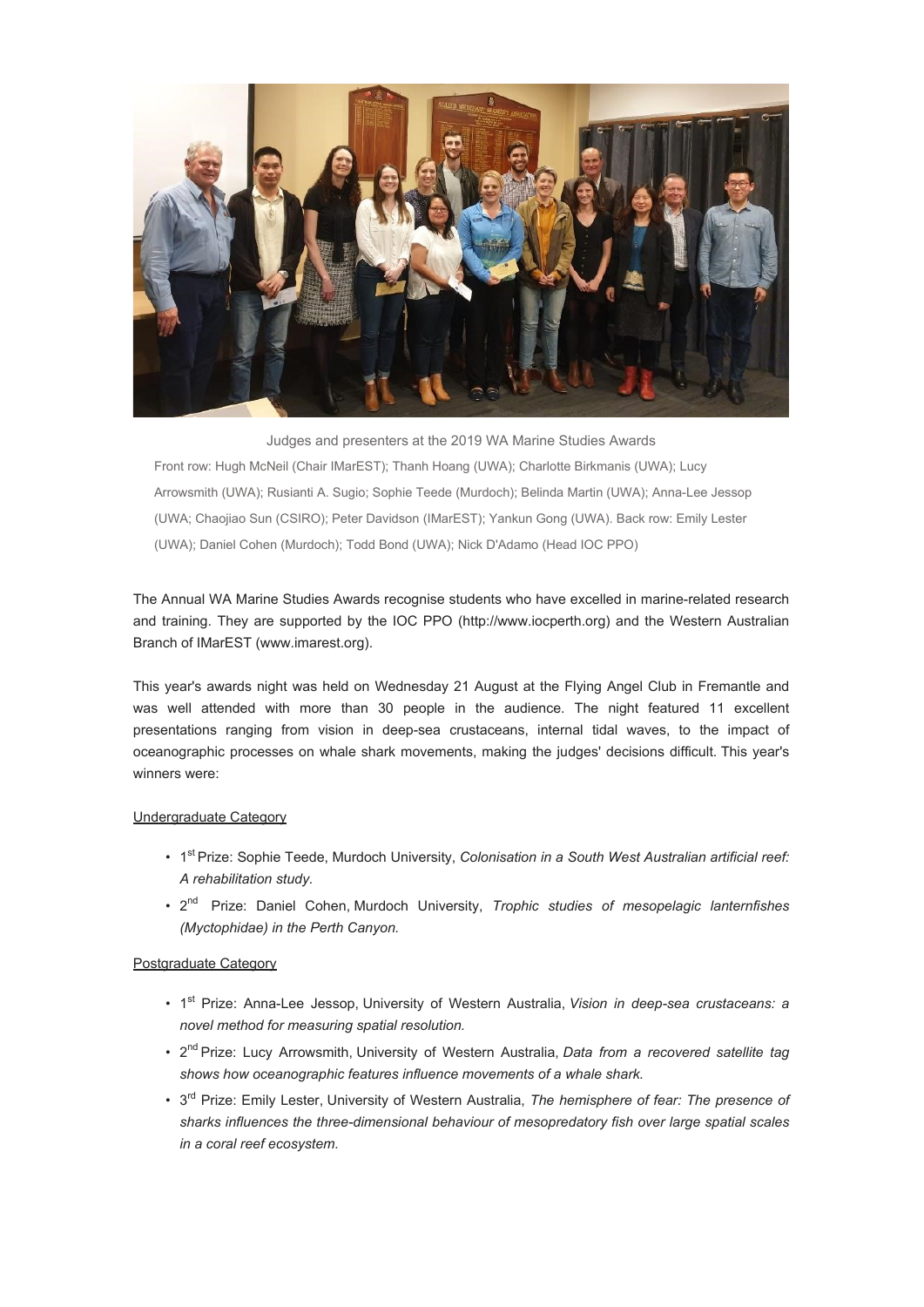# **IOC PPO SUPPORTS PLANNING FOR THE UNITED NATIONS DECADE OF OCEAN SCIENCE FOR SUSTAINABLE DEVELOPMENT 2021-30**



On 6 December 2017 the United Nations declared the UN Decade of Ocean Science for Sustainable Development 2021-2030 (the Decade) to provide a framework for countries to work together to generate ocean science needed to strengthen the management of oceans and coasts on a global scale. The six societal outcomes of the Decade are: a clean ocean; a safe ocean; a healthy and resilient ocean; a predictable ocean; a sustainably harvested and productive ocean; and a transparent ocean with open access to data and technology.

IOC-UNESCO has been tasked with coordinating the Decade's preparatory phase (2018-2020). This will involve extensive consultation to encourage the global ocean community to participate in the planning process. A series of regional workshops are being organised to communicate the purpose and expected results of the Decade and provide an opportunity to engage with a wide range of stakeholders. The IOC PPO has supported and participated in the two Decade regional workshops held to date:

- Pacific Community Workshop in Noumea, New Caledonia, 23-25 July 2019
- North Pacific and Western Pacific Marginal Seas Workshop in Tokyo, Japan, 31 July 2 August 2019

Future regional workshops are planned for early 2020, resulting in full global coverage. 6-8 January 2020 (Chennai India) has just been set for a workshop to support planning for the Indian Ocean region. Find more out about the Decade here.

## **INTERNATIONAL INDIAN OCEAN SCIENCE CONFERENCE 2020**

The International Indian Ocean Science Conference (IIOSC 2020) sponsored by the Ministry of Earth Sciences, Government of India, will be held from 16-20 March 2020 in Dona Paula, Goa, India. The conference aims to not only act as a multi-disciplinary showcase of Indian Ocean oceanic and coupled climatic research in general, but will provide the opportunity to specifically present research resulting from the Second International Indian Ocean Expedition (IIOE-2) (2015-2020) and so act as a platform for the recently proclaimed extension of IIOE-2 out to at least 2025. Information on the conference can be found here.

The IOC PPO and the National Centre for Polar and Ocean Research (NCPOR), India are pleased to announce they will co-host five days of meetings following the IIOSC from 22-26 March 2020 in Vasco-da-Gama, Goa. The scientific alliances attending this second week in Goa include the IIOE-2 Steering Committee, Indian Ocean Global Ocean Observing System (IOGOOS), the Indian Ocean Region Panel (IORP), the Sustained Indian Ocean Biogeochemistry and Ecosystem Research (SIBER) and the Indian Ocean Observing System (IndOOS) Resource Forum (IRF), and the IOC Regional Committee for the Central Indian Ocean (IOCINDIO). These annual meetings will derive important input and motivation from the research and knowledge gaps considered at IIOSC 2020.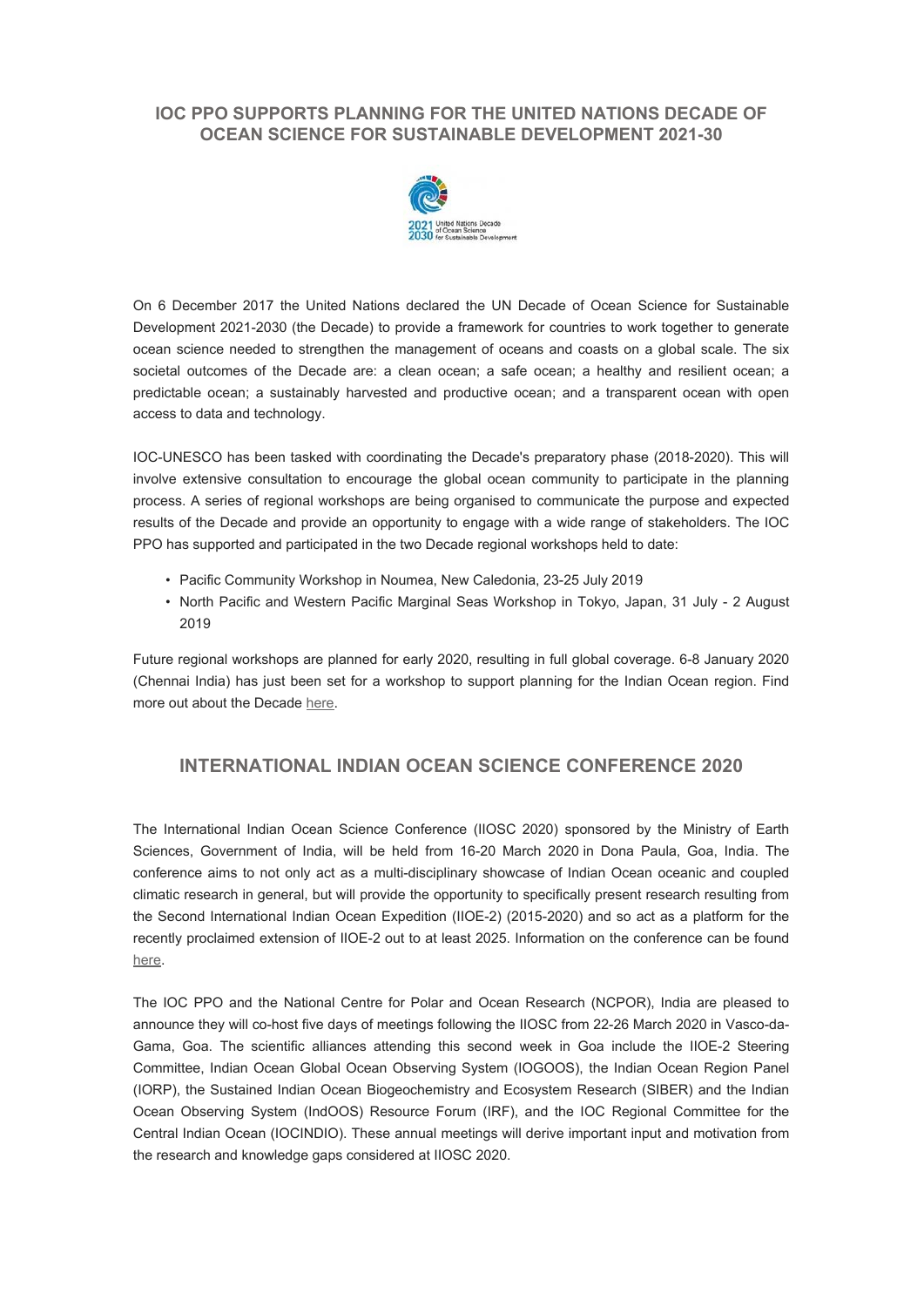For the latest updates on IIOE-2 and what's happening in Indian Ocean research please read the IIOE-2 Newsletter and the IO Bubble.



Vasco-da-Gama, Goa, India



National Centre for Polar and Ocean Research

# **12TH SESSION OF THE INTERGOVERNMENTAL COORDINATION GROUP FOR THE INDIAN OCEAN TSUNAMI WARNING AND MITIGATION SYSTEM (ICG/IOTWMS)**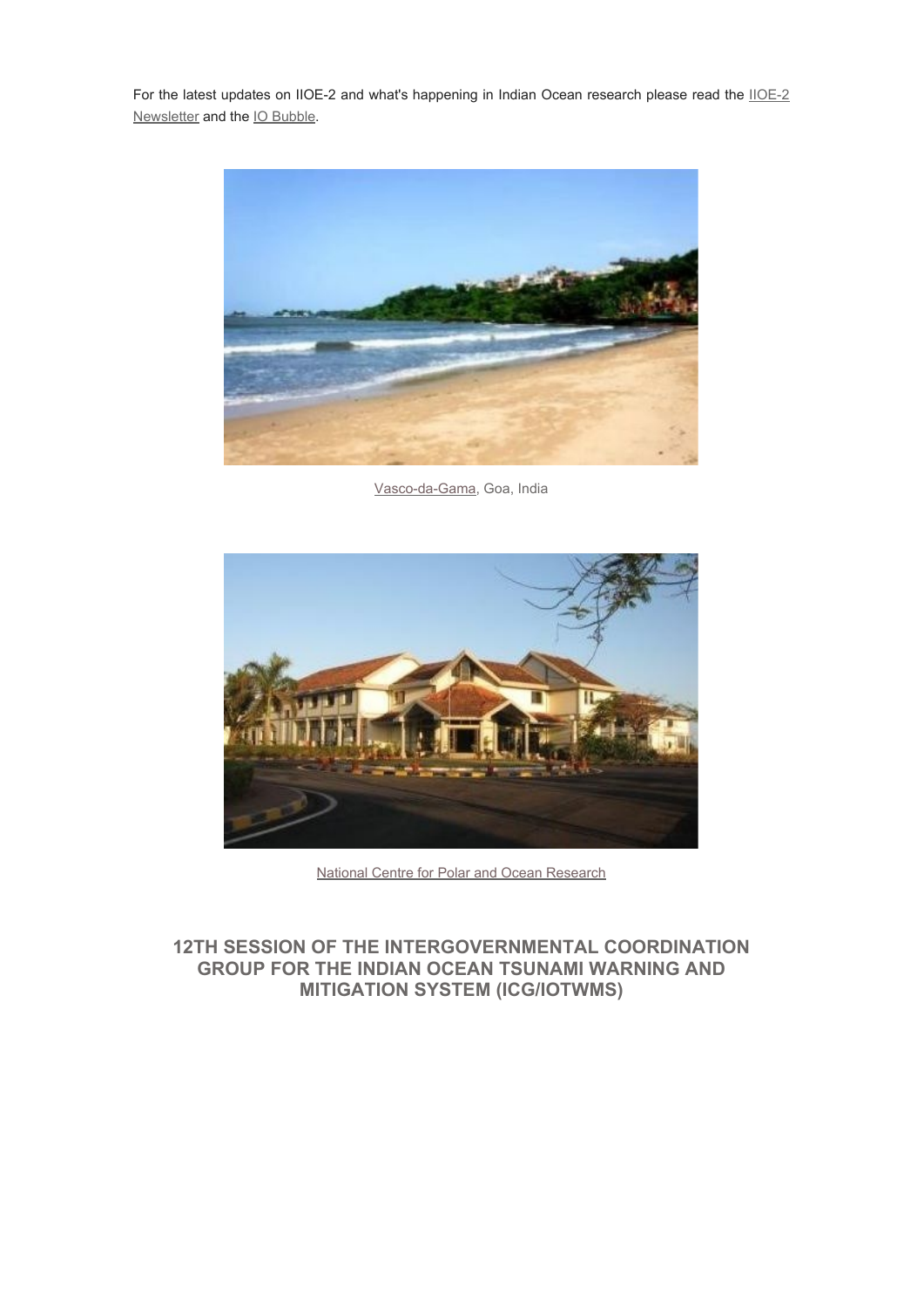

Participants at the Twelfth Session of the ICG/IOTWMS, Kish, Iran, 9-12 March 2019

The Intergovernmental Coordination Group for the Indian Ocean Tsunami Warning and Mitigation System (ICG/IOTWMS) is supported by a secretariat operated by UNESCO-IOC and is co-located with the IOC PPO. The twelfth session of the ICG/IOTWMS (ICG/IOTWMS-XII) was hosted earlier this year by the Islamic Republic of Iran through the Iranian National Institute for Oceanography and Atmospheric Science from 9-12 March 2019.

The ICG recognised that the recent Palu and Sunda Strait tsunamis that were generated by near-field, atypical sources are very complex from an early warning perspective, thus emphasising the urgent need to update hazard assessments, strengthen warning capabilities and enhance community preparedness. Noting the successful conduct of IOWave 18 by Member States and piloting of Indian Ocean Tsunami Ready (IOTR) programme by India and Oman, the ICG encouraged all Member States to consider piloting IOTR in vulnerable communities with UNESCO-IOC recognition. The ICG further decided to conduct a Palu and Sunda Strait Lessons learnt workshop in 2019 and an IOWave exercise in 2020. Further details on the outcomes of the ICG/IOTWMS-XII can be found here.

# **IOC-UNESCO AND UNESCAP LAUNCH THE PROJECT ON STRENGTHENING TSUNAMI EARLY WARNING IN THE NORTH WEST INDIAN OCEAN REGION THROUGH REGIONAL COOPERATION**

The Makran Subduction Zone (MSZ) off the coast of Iran and Pakistan is still poorly understood. Several decades after the 1945 tsunami caused hundreds of confirmed fatalities in the North West Indian Ocean (NWIO) region, there are still open questions about whether the Makran Subduction Zone is able to generate such large tsunamis in the future. In the worst case, tsunami waves generated by a Makran source could reach shores of India, Iran, Pakistan, Oman and other adjoining countries within a few tens of minutes with height of several metres, posing enormous challenges to existing tsunami warning systems.

To address these gaps, the Intergovernmental Oceanographic Commission (IOC) of UNESCO is implementing a multi-national project aimed at "Strengthening tsunami early warning in the North West Indian Ocean region through regional cooperation". Funded by the United Nations ESCAP Trust Fund for Tsunami, Disaster and Climate Preparedness, the project will enable better understanding of Makran tsunami hazard and enhance preparedness of countries in the region to respond to a near-field tsunami threat. The project was launched during two back to back meetings hosted in Muscat by the Oman Directorate General of Meteorology.

The first meeting (01-02 September 2019) was a high-level conference on tsunamis in the Makran region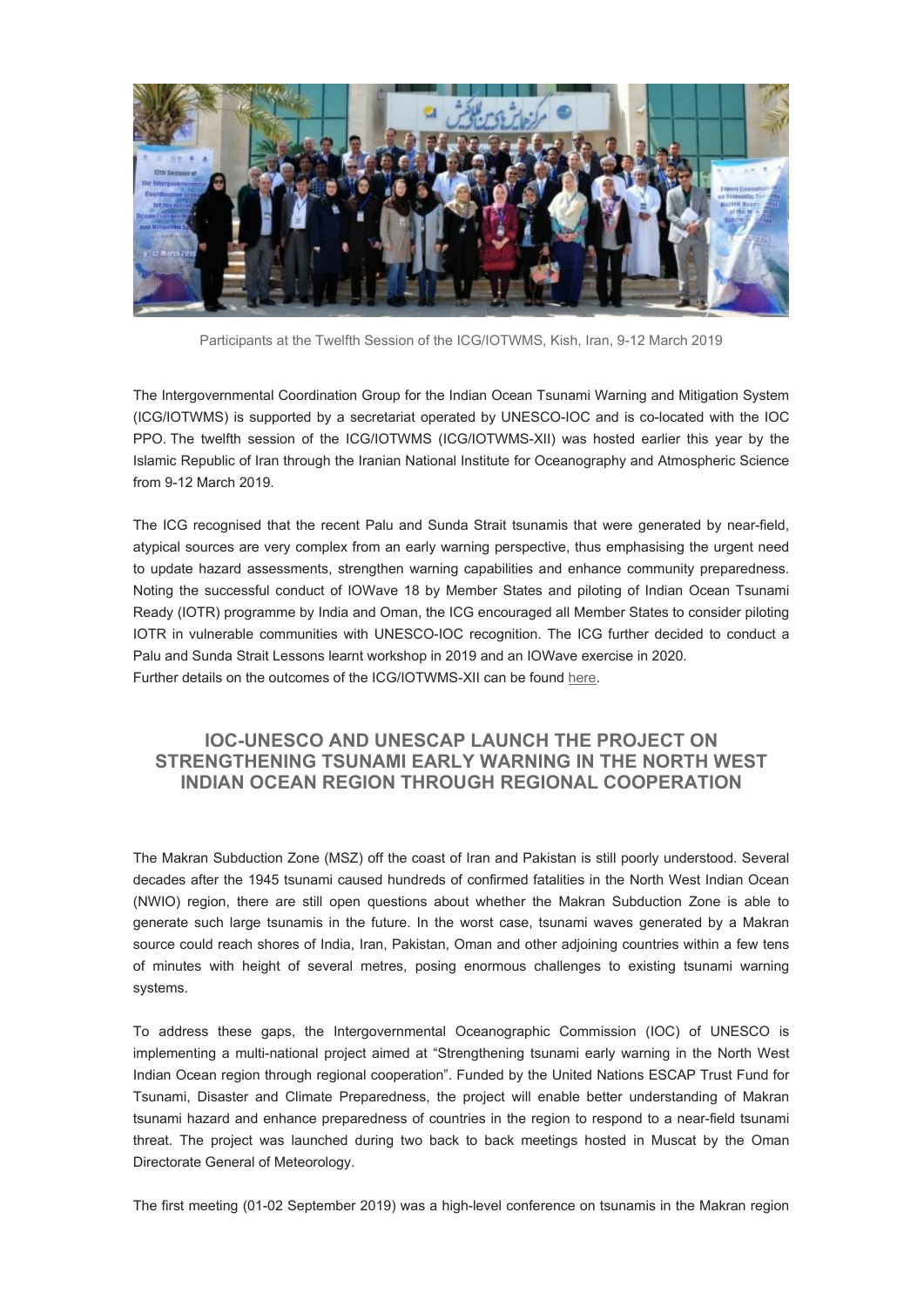that reflected on national strategies for tsunami early warning and community preparedness in the context of near-field tsunamis. The second meeting (03-06 September 2019) was an Expert Meeting that resulted in formulating a strategy for regional cooperation to develop a regional tsunami hazard map for Makran region.

Participants at these events included representatives of tsunami warning centres, disaster management agencies, seismologists and tsunami modellers from India, Iran, Pakistan, Oman and United Arab Emirates, and experts from Australia, Germany, Italy, Norway, Portugal, USA and UN agencies.

The participants agreed on the immediate need to strengthen national coordination mechanisms for tsunami early warning; revise early warning chains and standard operating procedures of National Tsunami Warning Centres, Disaster Management Offices and Media; and develop a regional seismicity model and probabilistic tsunami hazard assessment for the Makran region. A time-bound plan to implement these activities through a series of national and regional workshops and expert consultations to be held in India, Iran, Pakistan and Oman has also been finalised. Exercise Indian Ocean Wave 2020 (IOWave20) scheduled during September/October 2020 will be used as an opportunity to test these project interventions.



Participants in Muscat, Oman, September 2019



**For any queries about the newsletter please contact** Sarah Gardner**.**

**Perth Programme Office IOC-UNESCO · PO Box 1370 · West Perth, WA 6872 · Australia** Nick D'Adamo (Head of Office). Email: nick.dadamo@bom.gov.au · Tel: +61 (8) 9226 2899